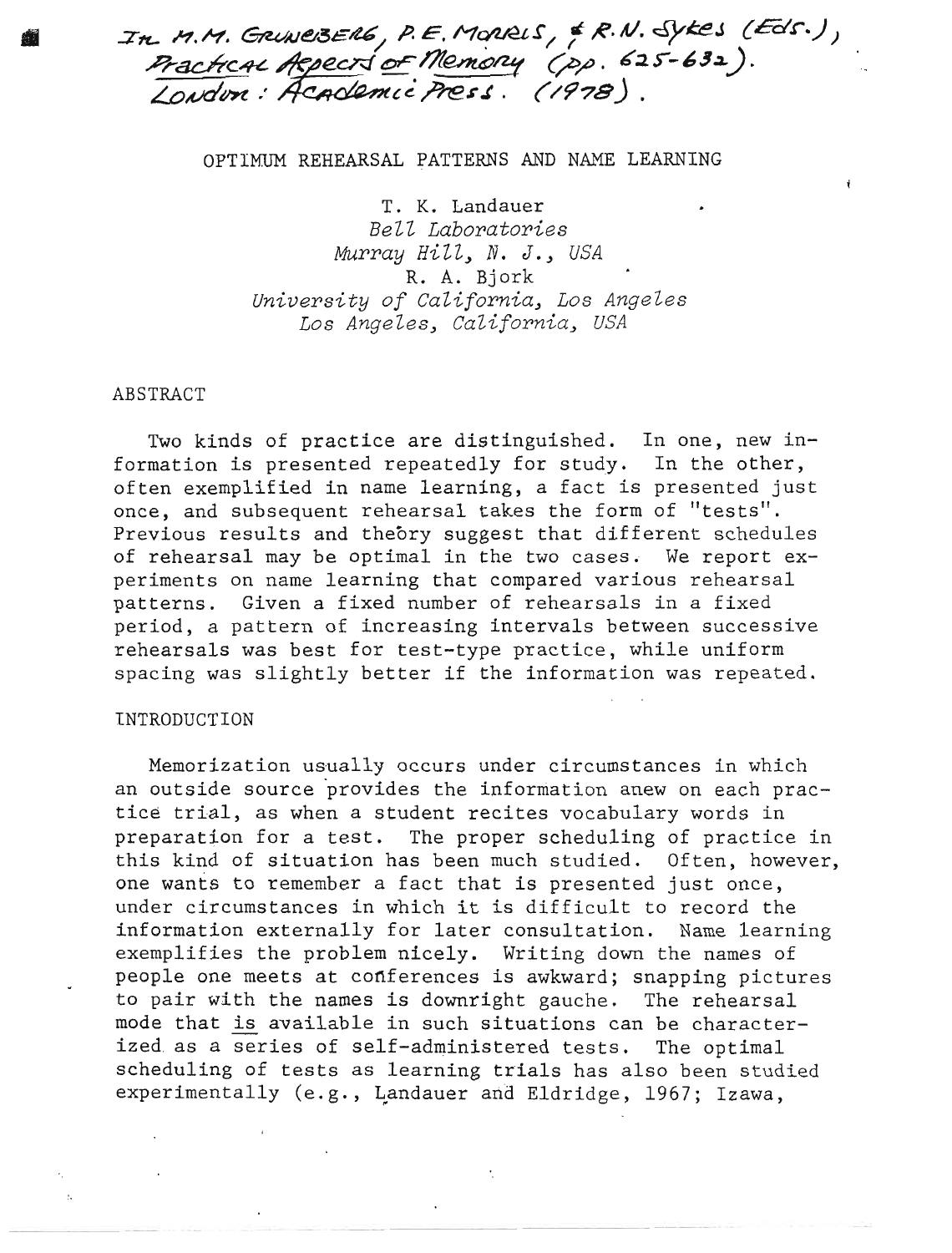1966, 1967; Whitten and Bjork, 1977), but less extensively.

For good experimental reasons, investigations of scheduling effects in either mode have seldom involved more than variation in the spacing between two trials on the same item. There has been virtually no work on non-uniformly spaced sequences of 3 or more trials. (But see Foos and Smith, 1974.) However, real practice commonly utilizes many trials, and in test-type practice where new information may be totally lost without rehearsal, multiple trials and non-uniform patterns take on special interest.

One account of test-spacing effects (Landauer, 1969, 1975; Whitten and Bjork, 1977) assumes that tests with successful outcomes are like repetitions. The longer the interval from initial presentation to test, the lower the probability of success but the greater its benefit for long term retention. Expanded, this idea suggests that the optimal schedule for test-type rehearsal would be a pattern of increasing intervals between successive tests. A first test-trial at a short interval would be likely to succeed and strengthen an item sufficiently to survive a slightly longer interval that would yield a more effective second practice trial, etc. In contrast, when the information is repeated, very long intervals are not as much better than moderate intervals and very short intervals are worse (see e.g., Landauer, 1969) so uniform spacing should be better for repetition-type practice.

EXPERIMENT I: LAST NAMES FOR FIRST NAMES

# *Method*

Ì

Subjects were the 468 students attending an introductory psychology lecture at the State University of New York at Stony Brook. (We thank them and Professor Z. Coulter.) Each student was given a prearranged deck of cards bearing - for initial presentation trials - first and last names of fictitious people or - for test trials - first names only. Subjects turned through the cards at a 9 sec. rate in time to a signal, studying and writing last-name answers as appropriate. Next there was a 30 min. retention interval filled with a distracting lecture, followed by a final retention test.

The subjects were told to imagine they were at a cocktail party, meeting people they wanted to remember. The 50 study phase cards "introduced" a total of 16 fictitious people, of which 4 were recency and primacy buffers. The remaining 12 names were presented and tested on cards whose order in the deck produced various rehearsal patterns. Two

 $\sim$  where  $\sim$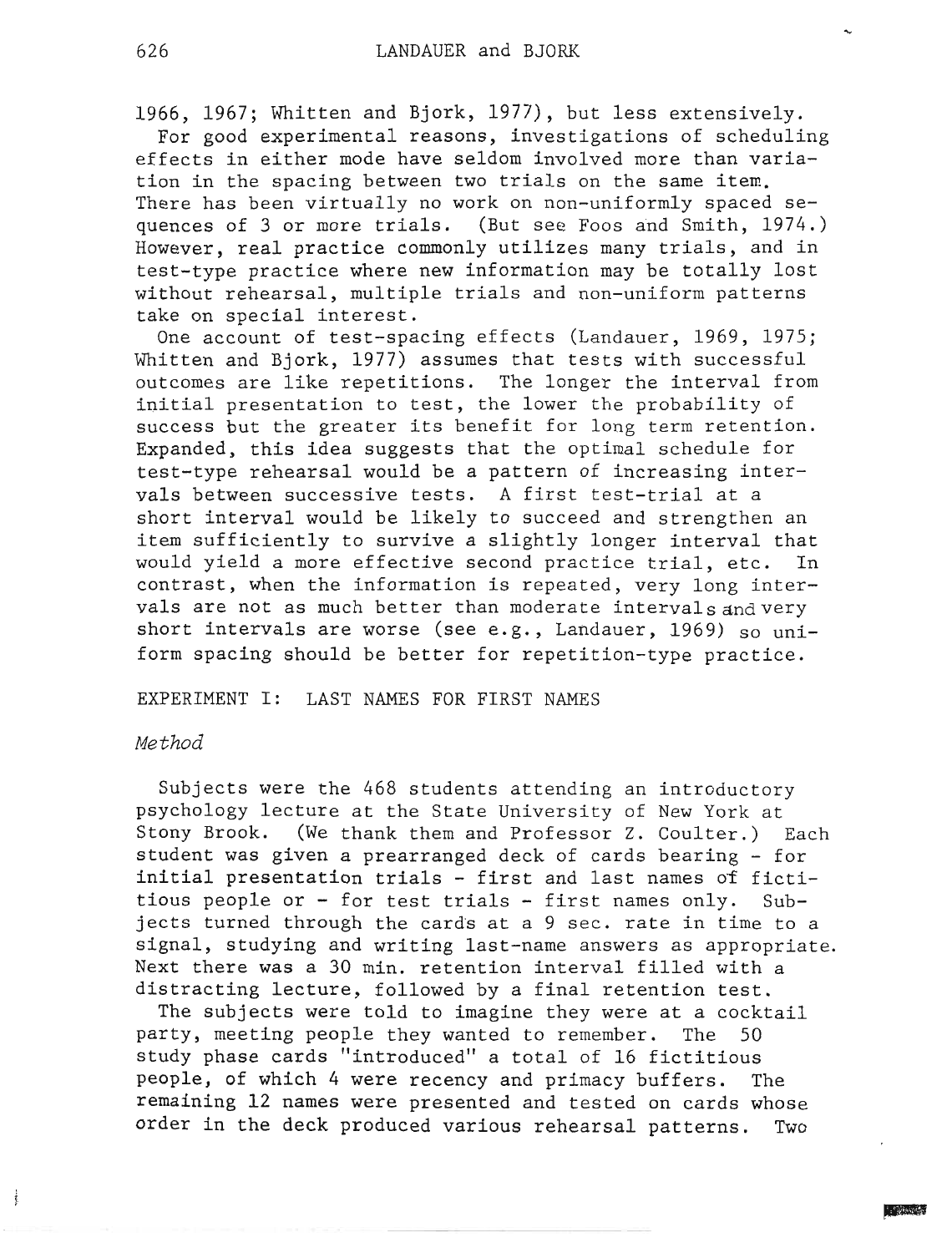were presented once, i.e., both first and last name appeared on a card and neither name appeared again until final test. The rest of the names occurred four times each during the study phase. Initial presentation gave both names, the next, three presentations only the first name and a space for attempted recall of the last name. There were, thus, three intervals, filled with other presentations and tests, separating the four study phase cards for each name. The number of intervening items in the three intervals were arranged in five classes of patterns, as follows. Uniform, short: (0,0,0 and 1,1,1. Uniform, moderate: 4,4,4 and *5,5,5.* Uniform, long:  $9 < (x,y,z) < 11$ , mean = 9.3-10.3. Expanding: 0,3,10 and  $1,4,\overline{10}$ . Contracting: 10,3,0 and 10,4, $\overline{11}$ . Each subject's deck contained two examplars of each class. The mean interval of the uniform moderate patterns matches those of the expanding and contracting. The hypothesized superiority of the expanding patterns can thus be evaluated against both uniform patterns and patterns with the same distribution of intervals in the opposite order, where each contains the same practice . events in the same total period. Uniform short mimics what naive people usually do (Landauer and Ross, 1976) and uniform long represents what one might prescribe on the basis of previous research on repetition-type spacing.

In addition to the information described above, for half of the critical names in each deck, study-phase test cards presented fictitious occupations for the named people. This manipulation had no discernable effect on rehearsal pattern differences. In producing card decks two entirely different sets of names were used. Rotation insured that particular names were used equally often in each pattern condition. Four different list orders were used; overall the list positions occupied by the first and last event in each pattern type were closely matched. Final tests were given in random order, and decks were distributed to subjects in random order.

# Results

Fig. 1 shows proportions correct during the study phase of the experiment. The list position of each test relative to initial presentation of both names together is given on the abscissa. Variants of pattern classes that did not produce noticeable differences have been combined;  $(10, 10, 10$  summarizes all variants of uniform-long spacing).

Fig. 2. Gives results on the final test. Here again variants of pattern classes yielding indistinguishable results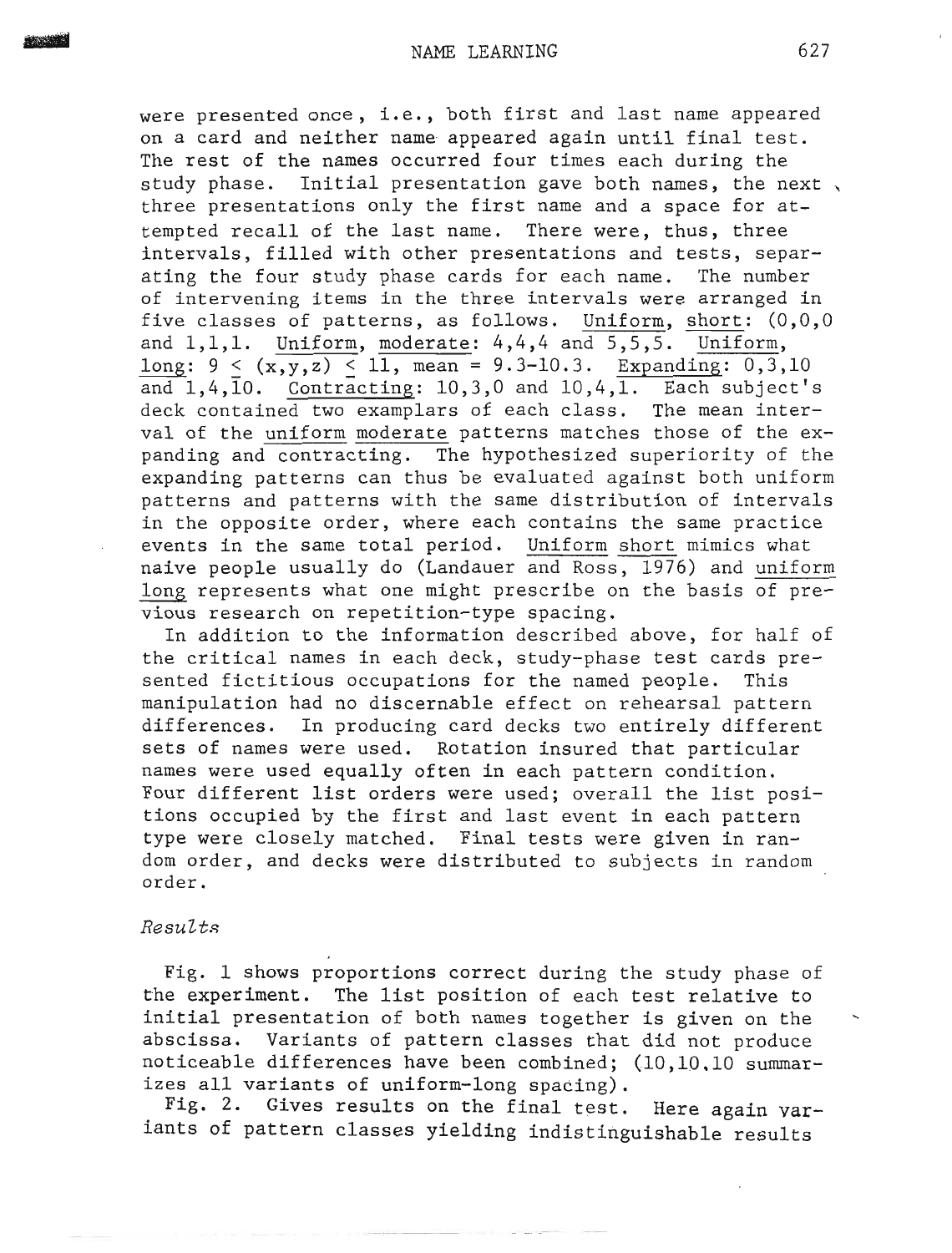

 $\mathbf{r}$ have been combined. The abscissa is average spacing, e.g., 4,4,4 and 5,5,5 combined are plotted at 4.5.

Fig. 1. Exp. I. Performance on *intralist* tests.

The expanding pattern produced almost twice as many correct final recalls as a presentation alone, the situation in which subjects determined their own rehearsal strategies. The expanding pattern was substantially better than the comparable uniform conditions,  $z = 2.6$ ,  $p < .01$ , which were in turn somewhat but not significantly better than the contracting pattern. The forgetting curves in Fig. 1 are consistent with the idea, postulated above, that the expanding pattern is superior because it keeps the probability of a successful test relatively high. Note the short-term forgetting difference between the **0,3,10** and 1,4,10 **patterns, which** led to .49 and .45 correct on final tests respectively.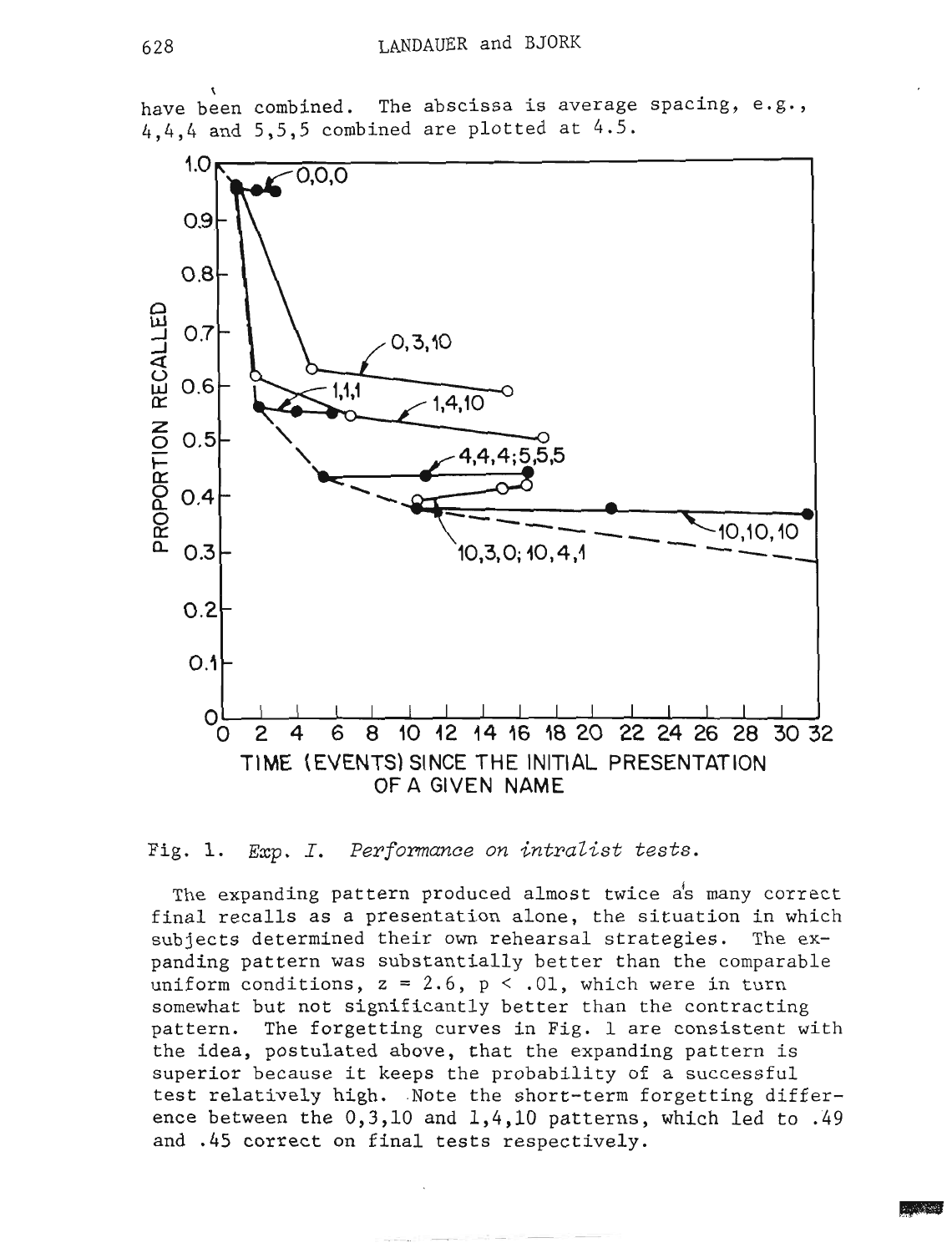

Fig. **2.** *Exp.* I. **Performance on final tests.** (P - **names g-iven only** *initial* **presentation).** 

EXPERIMENT **11:** FIRST AND LAST NAMES **FOR** FACES

# *Method*

Subjects were 218 students attending an Introductory Psychology lecture at the University of Illinois at Chicago Circle (we thank them and Professor E. Kent). The procedure (including control balancing) was similar to that of Exp. I with the following differences. The stimuli were standard, frontal photographs of heterogeneous faces. **A** 3x5 matrix of faces was projected in front of the class. The matrix disappeared and reappeared with the faces randomly permutede every 15 seconds. At each slide change, the subjects turned to a new card which bore a coordinate reference, e.g., A-5, to a particular face in the correspondingly labeled row and column of the display. The first time a face was referenced, both the first and last name were given on the card. During the study phase, succeeding cards referring to that face gave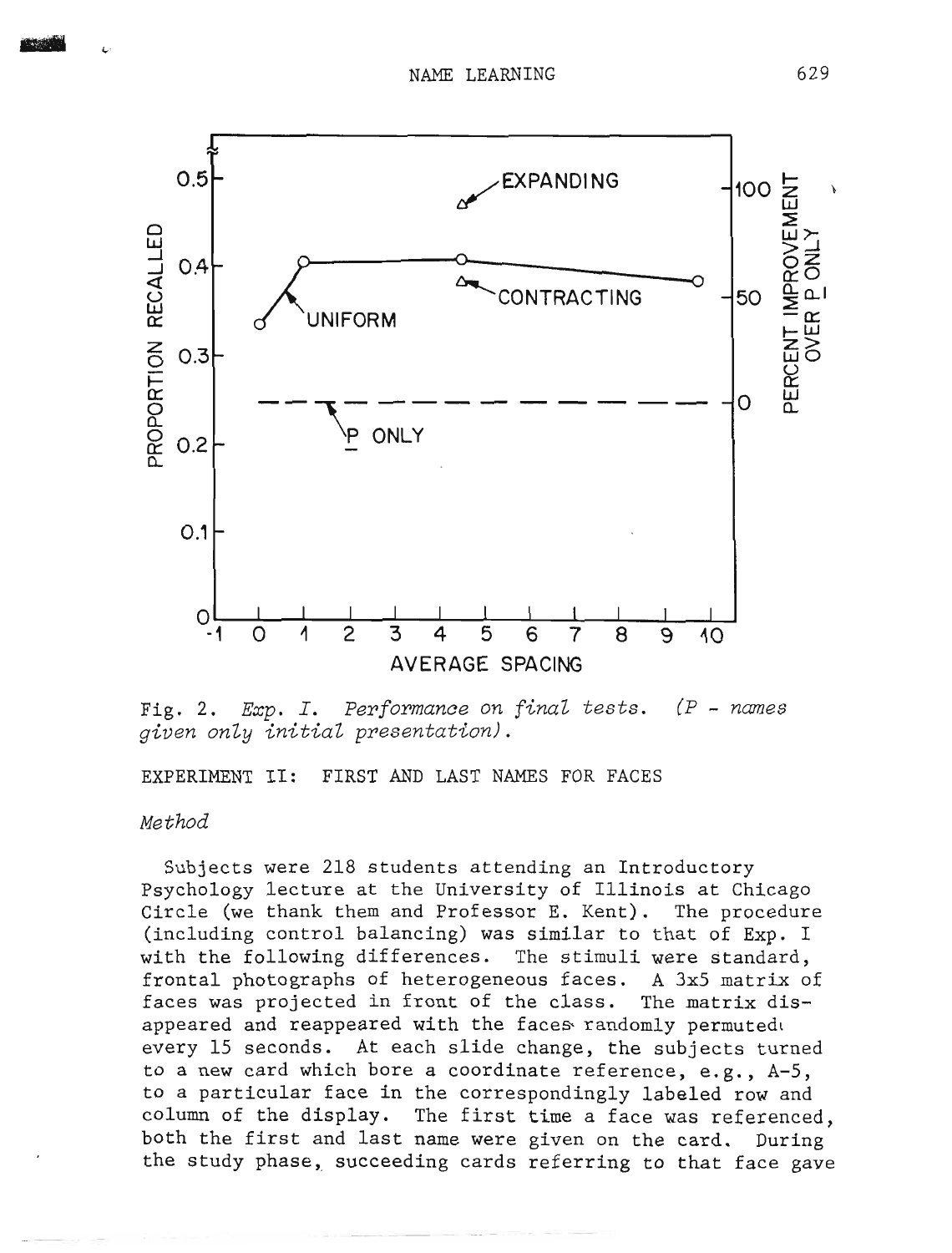either only the first name or only the last name, the other to be written by the subject. Thus for a given fictitious person one name was subject to repetition practice, the other to test-type practice. Two rehearsal patterns were used; one of 3,3,3,3 intervening events, judged the best uniform spacing on the basis of results shown in Fig. 2, and an expanding pattern of the same mean interval, 0,1,3,8,which, also on evidence from Exp. I, was expected to be optimal. There were two exemplars of each pattern, one with the first name repeated and the second tested, and the other vice-versa, plus three "people" given only initial presentation, at equated list positions, plus 11 buffer cards involving 8 "people". On test trials face references only were given and subjects attempted to supply both names. Three sets of names were used. Face-name, and face-condition pairings were permuted across subjects.

Proportions correct on both intralist and final tests for test-type practice are shown in Fig. **3.** Because there were no differences dependent on whether first or last name was the one tested or repeated, this distinction is ignored, yielding 436 observations per point.



Fig. **3. Results** for **test-type practice** h *Exp.* II.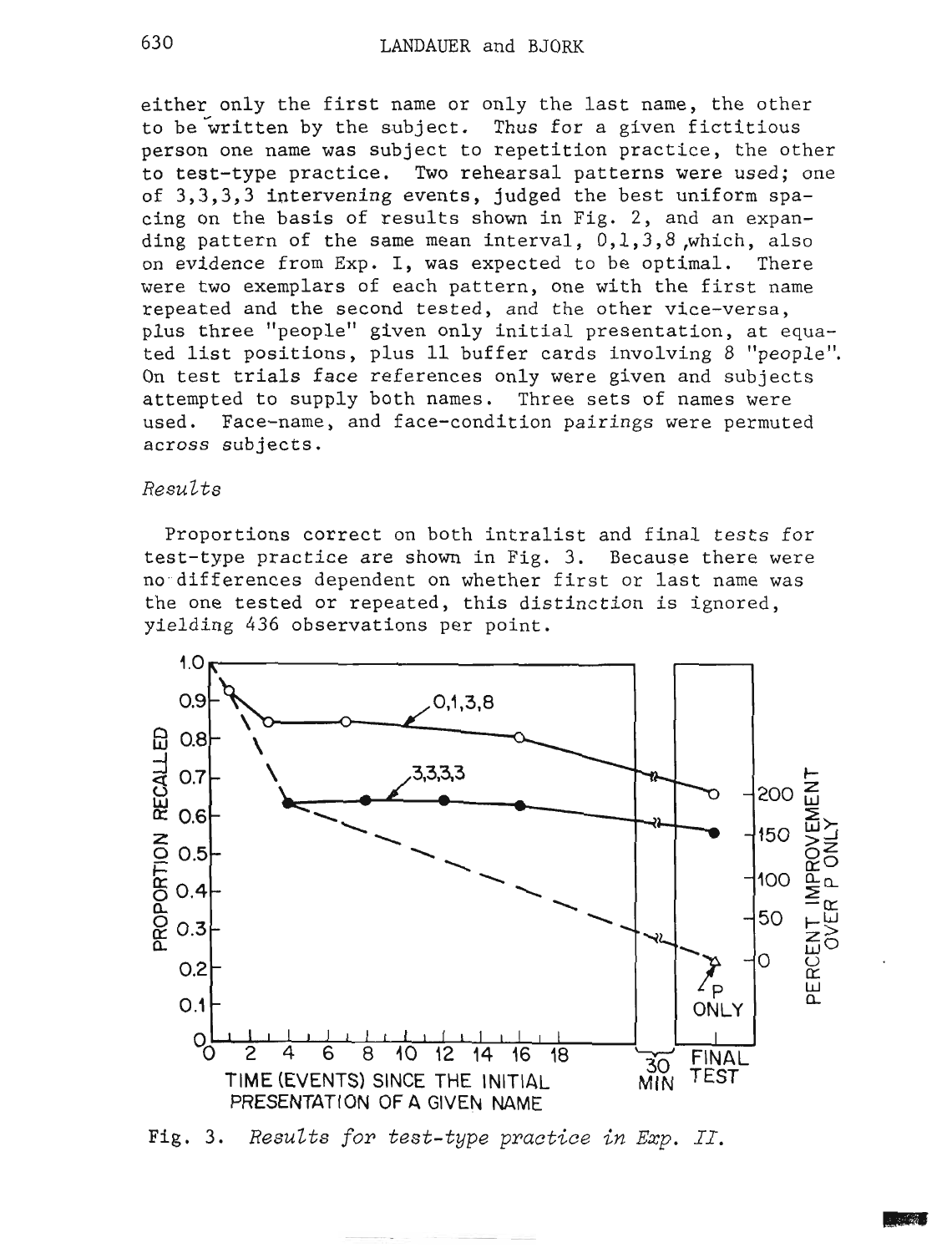As in **Exp.** I, the expanding pattern produced better final recall than the uniform pattern with the same average spacing; .66 and .56 correct respectively,  $t = 3.16$ ,  $d_f = 217$ , p < **.01.** The absolute level of recall is impressively high for information presented just once as part of a long, highly similar list and tested over 30 minutes later. The proportions for which repeated information was recalled correctly were .58 and .62 for expanding and uniform patterns respectively. While this difference is not significant, the interaction between test-type and pattern is,  $F = 18.72$ ,  $d_f = 217$ ,  $p \le .001$ . Thus, the expanding pattern is better than the uniform for test-type practice, but the uniform pattern is at least relatively better for repetitions.

It bears note that the best condition of all was the expanding test-type rehearsal, and it was significantly better than the corresponding expanding repetition pattern,  $t =$  $3.56$ ,  $d_f = 217$ ,  $p < .01$ .

### Discussion

Expanding pattern test-type rehearsal offers an attractive mnemonic principle for retention of information that cannot be conveniently recorded. Indeed, popular mnemonic systems (see, e.g., Lorayne and Lucus, 1974) appear to induce just such a pattern of rehearsals, but attribute their claimed success to the demanding elaborative rituals in which the rehearsals are imbedded. The straight-forward rehearsal strategy suggested by the present results may be easier to apply in practical settings. To learn the name of a new acquaintance at a conference, one may be unwilling to shift cognitive power from technical discussion to rich associative imaginings, but may be willing to try the name as an implicit or explicit response to the face four or five times at increasing intervals.

Theoretically, the superiority of test-type practice over repetition in the expanding case can be explained if it is assumed that successful tests are more effective than repetitions. This could either be because tests induce greater encoding effort, or because they are more similar to the performance required at eventual recall. The expanding pattern may thus be seen as an effective shaping procedure for successively approximating the desired behavior of unaided recall at long delays.